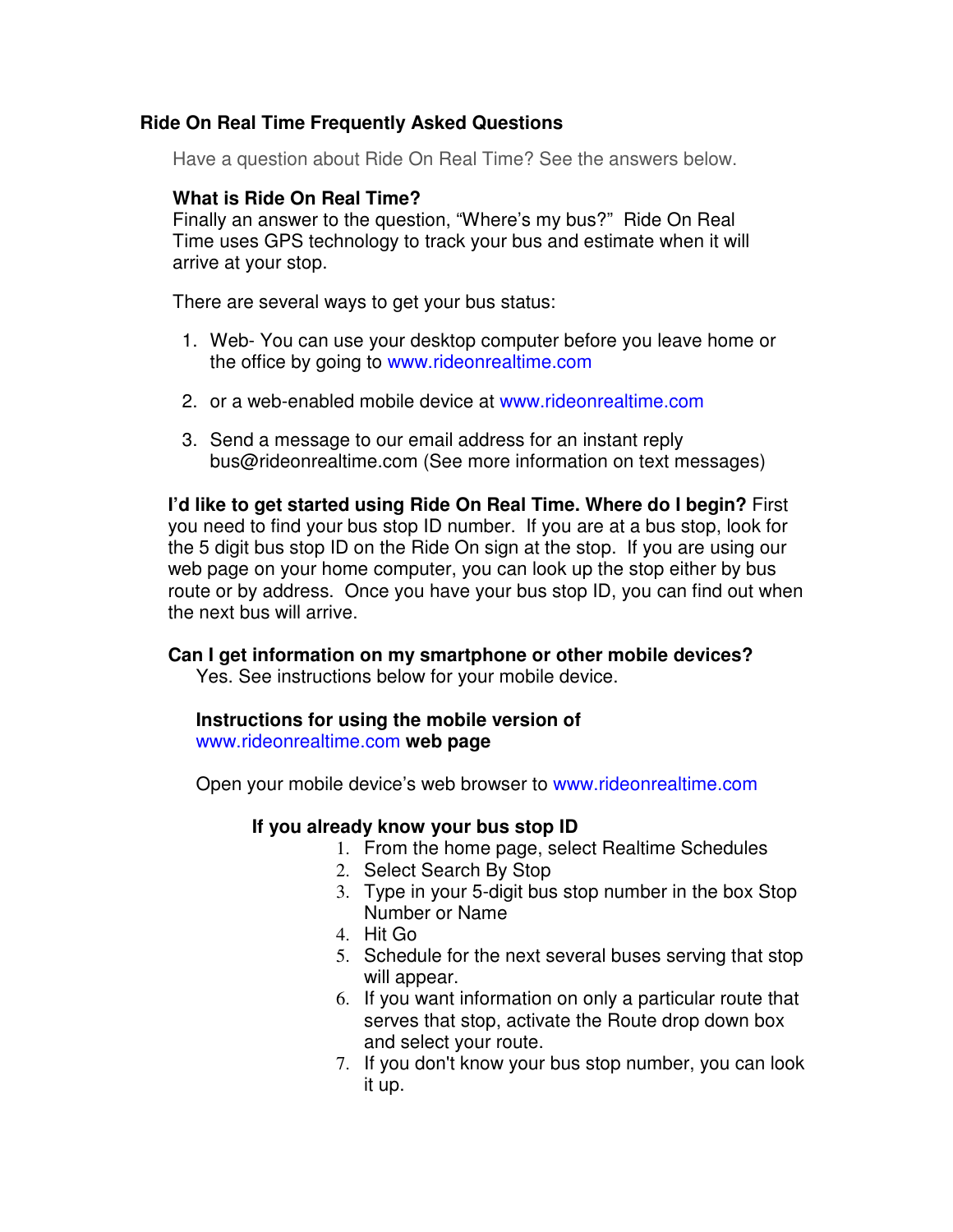## **If you know your route**

- 1. From the home page, select Realtime Schedules
- 2. Select Search By Route
- 3. Use the drop down box to first Select Route
- 4. After you have selected your route, use the drop down box to Select Stop
- 5. Stops will be in order from the first stop on the route to the last stop.
- 6. Hit Go.

### **If you don't know your bus stop number or your route, you can look up your stop by Name.**

- 1. From the home page, select Realtime Schedules
- 2. Select Search By Stop
- 3. Instead of a bus stop number, type in the name of a street and hit Go.
- 4. Use the Select A Stop drop down box to find your stop
- 5. It is ok if you don't know whether it is called a road, a street or an avenue. When you type in the name, all choices using that name will come up.
- 6. Select your choice and hit Go.
- 7. Schedule for the next several buses serving that stop will appear.
- 8. If you want information on only a particular route that serves that stop, activate the Route drop down box and select your route.

## **Can I get information on my phone if I don't have internet access? What about text messages?**

You can receive instant text messages with some phones, but not on all. Some phones without internet access can receive a text message by sending a message to our email system. Some phones do not have this capability but we are working on getting true text messaging soon. If your phone can send a text message to our email address and you would like to know when the next bus will arrive at your bus stop, you can:

- 1. Address your text message to bus@rideonrealtime.com
- 2. Type in the 5-digit bus stop number and send. If you want information about a specific bus route going by your stop, type the 5-digit bus stop number followed by a space, and then type the route number and send.

# **Can I get Ride On Real Time to send me reminders?**

You can sign up for "Notify Me" to receive alerts at the same time every day to let you know when your bus is due to arrive.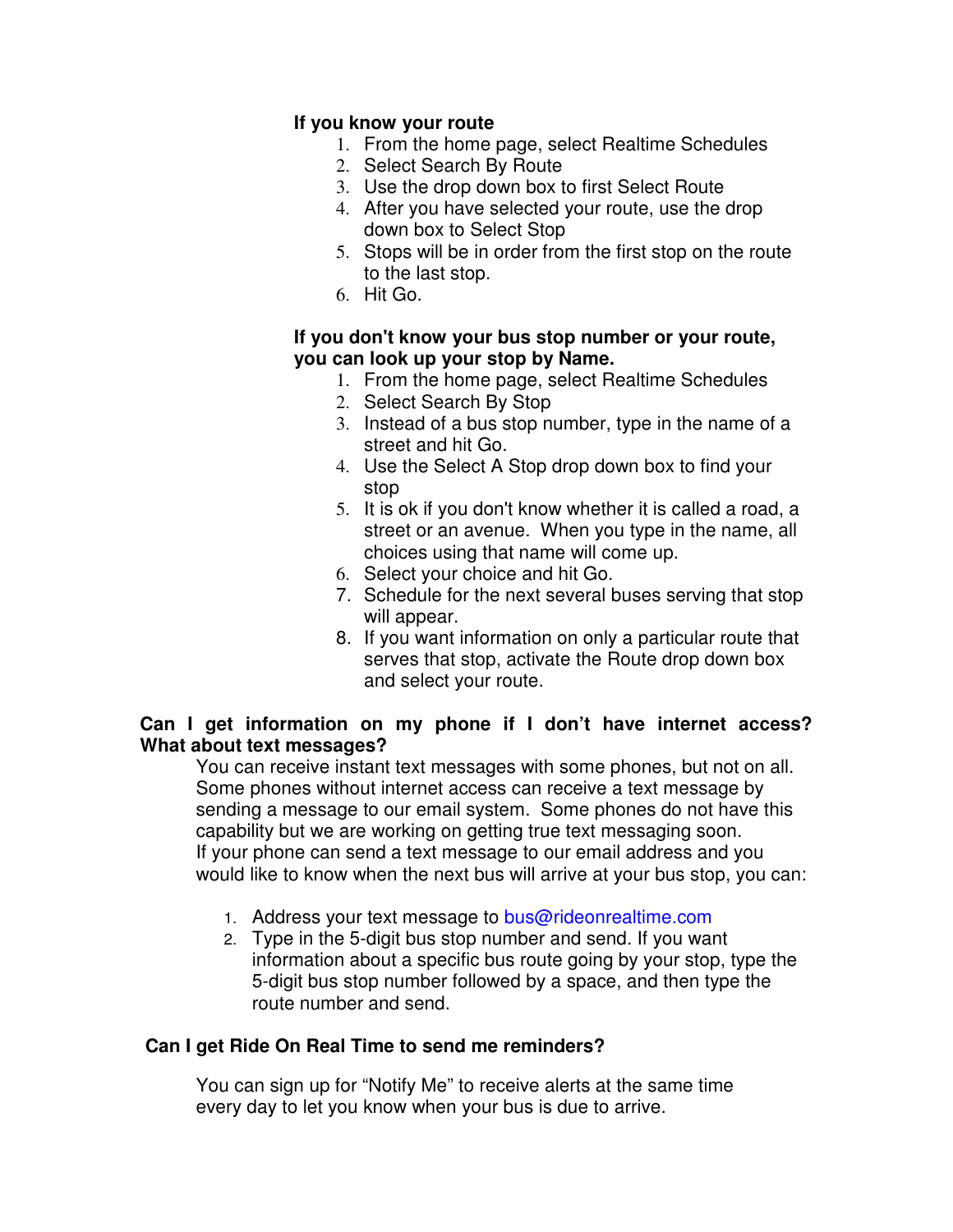From our web site www.rideonrealtime.com click on the "Notify Me" button.

First you will need to register. Put in your email address and a password.

When you set up your profile, you will specify where you want to get your alerts either an email address and/or a cell phone number.

From the Notifications page you can specify up to three notifications.

1. Put in your bus stop number (you can look it up by route or address if you don't already know it)

2. Select the route.

3. Select the day of the week (if you want to be notified everyday Monday – Friday, select weekday).

4. Select the time of the notification. It is a good idea to request a time at least five minutes prior to the time the bus is scheduled to arrive at your stop (to find the time your bus is due by your stop, click on the Route Schedules button from the main page).

- 5. Click on the "Notify?" box.
- 6. Scroll down until you see the "Save" button and click on it.

## **How accurate will the system be?**

Ride On Real Time has up-to-the-minute accuracy on where your bus is right now and how late it is currently running. But predicting exactly when your bus will arrive at your stop will be influenced by traffic delays, detours and other factors that the bus encounters in the intervening time. Sometimes there are problems with tracking a bus and getting real time information. You will know that the time is a real prediction and not just scheduled time if is in a countdown format such as "4 min" until arrival instead of "12:30 PM," which we call the 12-hour format. However, when you send a text message requesting next arrival information your response will always be in the 12-hour format, because sometimes it takes a minute or two for the response to make it back to your phone." Please remember, even if your bus is running late, it is always a good idea to arrive early at your stop in case the bus makes up some lost time.

### **What does Inbound and Outbound mean?**

Inbound and Outbound refer to the direction of travel for each bus route. We are working on providing more meaningful information, but in the meantime, for more information, please refer to our Route Destination Guide.

## **The "Find By Address" feature doesn't give me the stop I need. How do I find it?**

On the desktop browser, after you put in your address, you will be given a stop. Go ahead and select it. You will then see a map of the area and can select whichever stop you want. To do this, put the mouse over any other bus stop and click on it. An information bubble will appear which gives you the ability to select that stop and gives you its number.